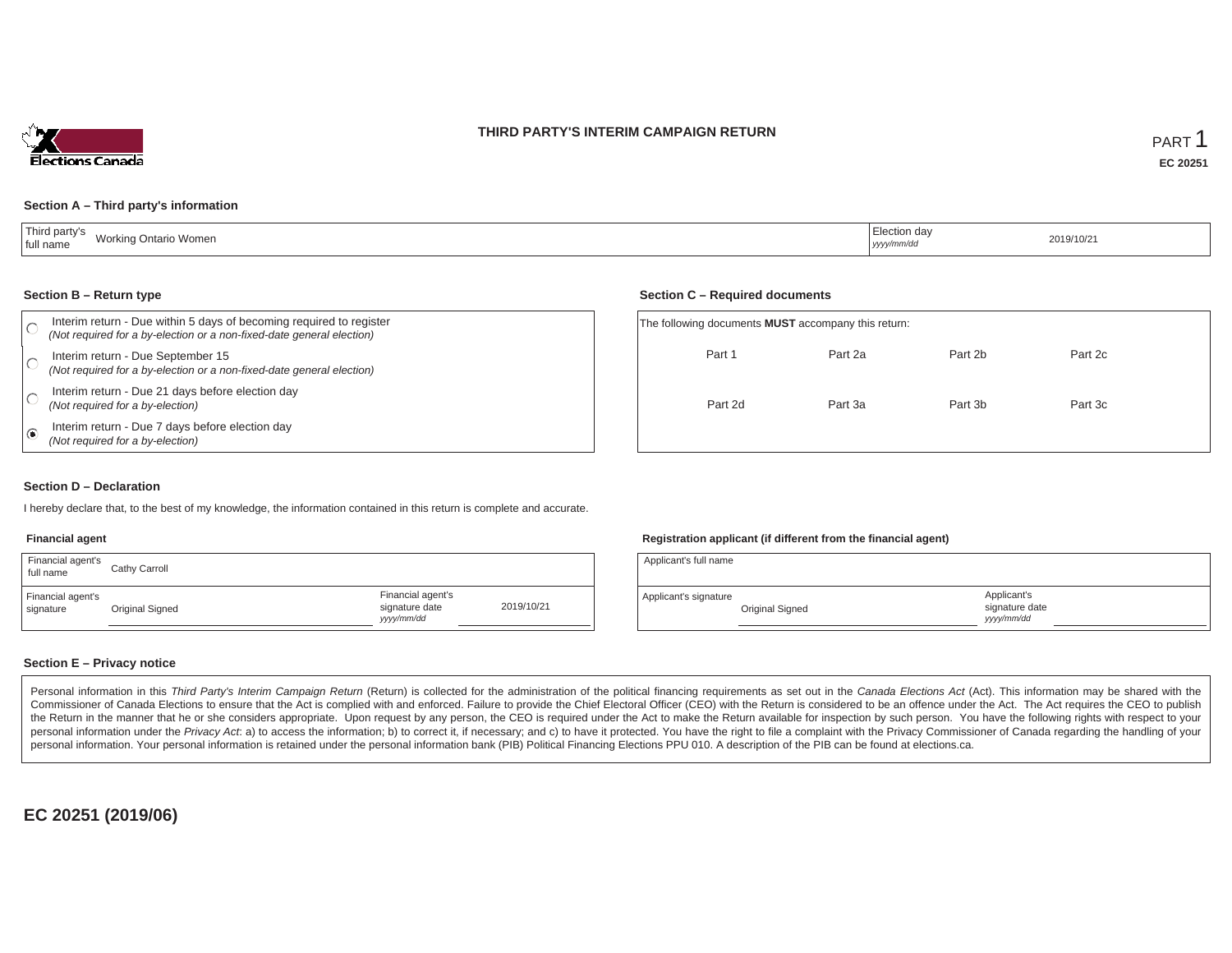

## **THIRD PARTY'S INTERIM CAMPAIGN RETURN THIRD PARTY'S INTERIM CAMPAIGN RETURN<br>Statement of monetary contributions received PART 2a**

| No. | Full name                                     | Street<br>no.                                    | <b>Street</b> | Apt. | City          | Prov./<br>Terr. | Postal<br>code | Date<br>received<br>yyyy/mm/dd                                                    | Individual | Business /<br>Commercial<br>organization | Government | <b>Trade union</b> | Corporation<br>without share<br>capital | Unincorporated<br>organization or<br>association |
|-----|-----------------------------------------------|--------------------------------------------------|---------------|------|---------------|-----------------|----------------|-----------------------------------------------------------------------------------|------------|------------------------------------------|------------|--------------------|-----------------------------------------|--------------------------------------------------|
|     |                                               |                                                  |               |      |               |                 |                |                                                                                   | \$         | \$                                       | \$         | -S                 | \$                                      | S.                                               |
| -1  | Service Employees International Union Local   |                                                  |               |      | Richmond Hill | ON              | L4B 1M4        | 2019/10/08                                                                        |            |                                          |            | 500,000.00         |                                         |                                                  |
|     |                                               |                                                  |               |      |               |                 |                |                                                                                   |            |                                          |            |                    |                                         |                                                  |
|     |                                               |                                                  |               |      |               |                 |                |                                                                                   |            |                                          |            |                    |                                         |                                                  |
|     |                                               |                                                  |               |      |               |                 |                |                                                                                   |            |                                          |            |                    |                                         |                                                  |
|     |                                               |                                                  |               |      |               |                 |                |                                                                                   |            |                                          |            |                    |                                         |                                                  |
|     |                                               |                                                  |               |      |               |                 |                |                                                                                   |            |                                          |            |                    |                                         |                                                  |
|     |                                               |                                                  |               |      |               |                 |                |                                                                                   |            |                                          |            |                    |                                         |                                                  |
|     |                                               |                                                  |               |      |               |                 |                |                                                                                   |            |                                          |            |                    |                                         |                                                  |
|     |                                               |                                                  |               |      |               |                 |                |                                                                                   |            |                                          |            |                    |                                         |                                                  |
|     |                                               |                                                  |               |      |               |                 |                |                                                                                   |            |                                          |            |                    |                                         |                                                  |
|     |                                               |                                                  |               |      |               |                 |                |                                                                                   |            |                                          |            |                    |                                         |                                                  |
|     |                                               |                                                  |               |      |               |                 |                |                                                                                   |            |                                          |            |                    |                                         |                                                  |
|     |                                               |                                                  |               |      |               |                 |                |                                                                                   |            |                                          |            |                    |                                         |                                                  |
|     |                                               |                                                  |               |      |               |                 |                |                                                                                   |            |                                          |            |                    |                                         |                                                  |
|     |                                               |                                                  |               |      |               |                 |                | Totals carried forward from previous page \$                                      |            |                                          |            |                    |                                         |                                                  |
|     |                                               |                                                  |               |      |               |                 |                | Total amount of monetary contributions by contributors who gave over \$200 (A)    |            |                                          |            | 500,000.00         |                                         |                                                  |
|     |                                               |                                                  |               |      |               |                 |                | Number of contributors who gave over \$200                                        |            |                                          |            |                    |                                         |                                                  |
|     |                                               |                                                  |               |      |               |                 |                | Total amount of monetary contributions by contributors who gave \$200 or less (B) |            |                                          |            |                    |                                         |                                                  |
|     | Number of contributors who gave \$200 or less |                                                  |               |      |               |                 |                |                                                                                   |            |                                          |            |                    |                                         |                                                  |
|     |                                               | Total amount of all monetary contributions (A+B) |               |      |               | 500,000.00      |                |                                                                                   |            |                                          |            |                    |                                         |                                                  |
|     |                                               |                                                  |               |      |               |                 |                | Number of contributors who gave monetary contributions                            |            |                                          |            |                    |                                         |                                                  |

| Third<br>part | $M = 1$<br>vvonner | , , , , , | 2019/10/21 | Page | ັ |
|---------------|--------------------|-----------|------------|------|---|
|               |                    |           |            |      |   |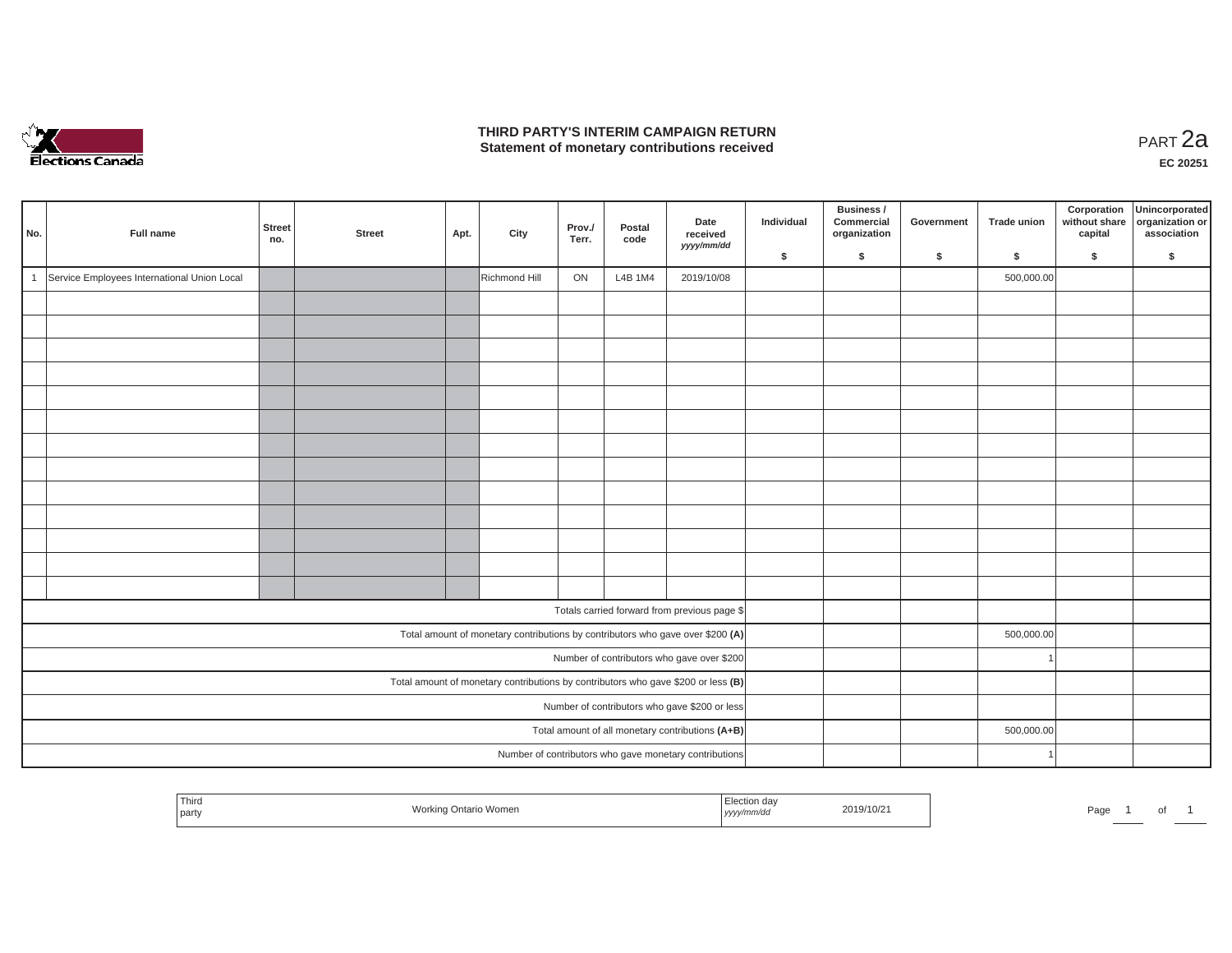

## **THIRD PARTY'S INTERIM CAMPAIGN RETURN**  THIRD PARTY'S INTERIM CAMPAIGN RETURN<br>Statement of non-monetary contributions received<br>**PART 2**b

**EC 20251**

| No.                                                                                   | Full name | <b>Street</b><br>no.                                 | <b>Street</b> | Apt. | City | Prov./<br>Terr. | Postal<br>code | Date<br>received<br>yyyy/mm/dd                                                     | Individual | Business /<br>Commercial<br>organization | Government | Trade union | Corporation<br>without share<br>capital | Unincorporated<br>organization or<br>association |
|---------------------------------------------------------------------------------------|-----------|------------------------------------------------------|---------------|------|------|-----------------|----------------|------------------------------------------------------------------------------------|------------|------------------------------------------|------------|-------------|-----------------------------------------|--------------------------------------------------|
|                                                                                       |           |                                                      |               |      |      |                 |                |                                                                                    | \$         | \$                                       | \$         | \$          | \$                                      | \$                                               |
|                                                                                       |           |                                                      |               |      |      |                 |                |                                                                                    |            |                                          |            |             |                                         |                                                  |
|                                                                                       |           |                                                      |               |      |      |                 |                |                                                                                    |            |                                          |            |             |                                         |                                                  |
|                                                                                       |           |                                                      |               |      |      |                 |                |                                                                                    |            |                                          |            |             |                                         |                                                  |
|                                                                                       |           |                                                      |               |      |      |                 |                |                                                                                    |            |                                          |            |             |                                         |                                                  |
|                                                                                       |           |                                                      |               |      |      |                 |                |                                                                                    |            |                                          |            |             |                                         |                                                  |
|                                                                                       |           |                                                      |               |      |      |                 |                |                                                                                    |            |                                          |            |             |                                         |                                                  |
|                                                                                       |           |                                                      |               |      |      |                 |                |                                                                                    |            |                                          |            |             |                                         |                                                  |
|                                                                                       |           |                                                      |               |      |      |                 |                |                                                                                    |            |                                          |            |             |                                         |                                                  |
|                                                                                       |           |                                                      |               |      |      |                 |                |                                                                                    |            |                                          |            |             |                                         |                                                  |
|                                                                                       |           |                                                      |               |      |      |                 |                |                                                                                    |            |                                          |            |             |                                         |                                                  |
|                                                                                       |           |                                                      |               |      |      |                 |                |                                                                                    |            |                                          |            |             |                                         |                                                  |
|                                                                                       |           |                                                      |               |      |      |                 |                |                                                                                    |            |                                          |            |             |                                         |                                                  |
|                                                                                       |           |                                                      |               |      |      |                 |                |                                                                                    |            |                                          |            |             |                                         |                                                  |
|                                                                                       |           |                                                      |               |      |      |                 |                |                                                                                    |            |                                          |            |             |                                         |                                                  |
|                                                                                       |           |                                                      |               |      |      |                 |                | Totals carried forward from previous page \$                                       |            |                                          |            |             |                                         |                                                  |
|                                                                                       |           |                                                      |               |      |      |                 |                | Total amount of non-monetary contributions by contributors who gave over \$200 (A) |            |                                          |            |             |                                         |                                                  |
|                                                                                       |           |                                                      |               |      |      |                 |                | Number of contributors who gave over \$200                                         |            |                                          |            |             |                                         |                                                  |
| Total amount of non-monetary contributions by contributors who gave \$200 or less (B) |           |                                                      |               |      |      |                 |                |                                                                                    |            |                                          |            |             |                                         |                                                  |
| Number of contributors who gave \$200 or less                                         |           |                                                      |               |      |      |                 |                |                                                                                    |            |                                          |            |             |                                         |                                                  |
|                                                                                       |           | Total amount of all non-monetary contributions (A+B) |               |      |      |                 |                |                                                                                    |            |                                          |            |             |                                         |                                                  |
|                                                                                       |           |                                                      |               |      |      |                 |                | Number of contributors who gave non-monetary contributions                         |            |                                          |            |             |                                         |                                                  |

| Third |                             | - Ga                      |            | n.  |  |
|-------|-----------------------------|---------------------------|------------|-----|--|
| party | n Womer.<br>"AOLK"<br>nrarı | 'nm/ac<br>, <i>yyyyır</i> | 2019/10/21 | rau |  |
|       |                             |                           |            |     |  |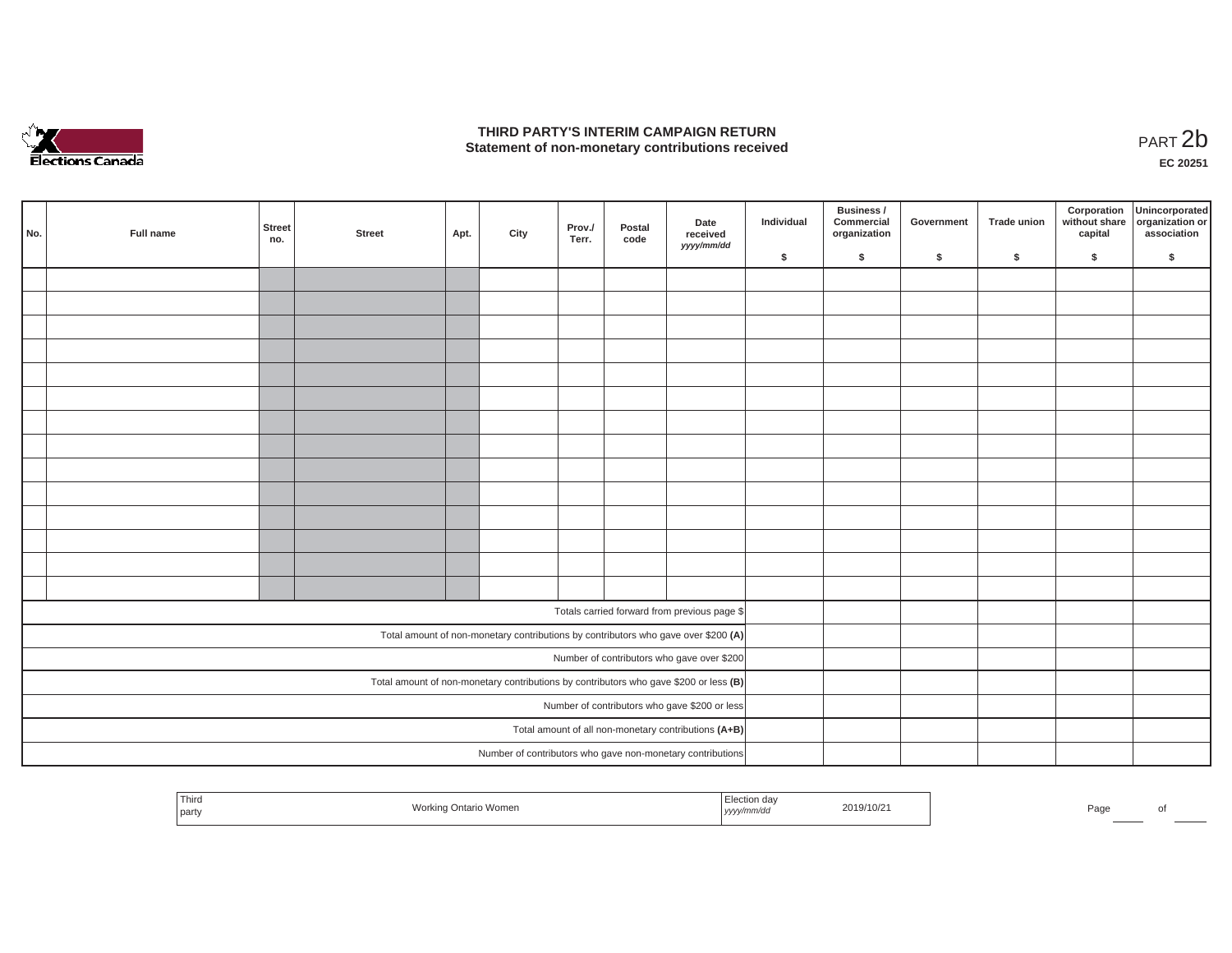

### **THIRD PARTY'S INTERIM CAMPAIGN RETURN**  RD PARTY'S INTERIM CAMPAIGN RETURN<br>Statement of operating loans received **PART 2c**

**EC 20251**

| No.                                          | Full name                                                       | Street<br>no.                   | <b>Street</b> | Apt. | City | Prov./<br>Terr. | Postal<br>code | Date<br>received<br>yyyy/mm/dd                               | Individual | <b>Business /</b><br>Commercial<br>organization | Government | Trade union | Corporation<br>capital | Unincorporated<br>without share organization or<br>association |
|----------------------------------------------|-----------------------------------------------------------------|---------------------------------|---------------|------|------|-----------------|----------------|--------------------------------------------------------------|------------|-------------------------------------------------|------------|-------------|------------------------|----------------------------------------------------------------|
|                                              |                                                                 |                                 |               |      |      |                 |                |                                                              | \$         | \$                                              | \$         | \$          | \$                     | \$                                                             |
|                                              |                                                                 |                                 |               |      |      |                 |                |                                                              |            |                                                 |            |             |                        |                                                                |
|                                              |                                                                 |                                 |               |      |      |                 |                |                                                              |            |                                                 |            |             |                        |                                                                |
|                                              |                                                                 |                                 |               |      |      |                 |                |                                                              |            |                                                 |            |             |                        |                                                                |
|                                              |                                                                 |                                 |               |      |      |                 |                |                                                              |            |                                                 |            |             |                        |                                                                |
|                                              |                                                                 |                                 |               |      |      |                 |                |                                                              |            |                                                 |            |             |                        |                                                                |
|                                              |                                                                 |                                 |               |      |      |                 |                |                                                              |            |                                                 |            |             |                        |                                                                |
|                                              |                                                                 |                                 |               |      |      |                 |                |                                                              |            |                                                 |            |             |                        |                                                                |
|                                              |                                                                 |                                 |               |      |      |                 |                |                                                              |            |                                                 |            |             |                        |                                                                |
|                                              |                                                                 |                                 |               |      |      |                 |                |                                                              |            |                                                 |            |             |                        |                                                                |
|                                              |                                                                 |                                 |               |      |      |                 |                |                                                              |            |                                                 |            |             |                        |                                                                |
|                                              |                                                                 |                                 |               |      |      |                 |                |                                                              |            |                                                 |            |             |                        |                                                                |
|                                              |                                                                 |                                 |               |      |      |                 |                |                                                              |            |                                                 |            |             |                        |                                                                |
|                                              |                                                                 |                                 |               |      |      |                 |                |                                                              |            |                                                 |            |             |                        |                                                                |
|                                              |                                                                 |                                 |               |      |      |                 |                |                                                              |            |                                                 |            |             |                        |                                                                |
|                                              |                                                                 |                                 |               |      |      |                 |                |                                                              |            |                                                 |            |             |                        |                                                                |
|                                              | Totals carried forward from previous page \$                    |                                 |               |      |      |                 |                |                                                              |            |                                                 |            |             |                        |                                                                |
|                                              |                                                                 |                                 |               |      |      |                 |                | Total amount of loans by lenders who provided over \$200 (A) |            |                                                 |            |             |                        |                                                                |
|                                              |                                                                 |                                 |               |      |      |                 |                | Number of lenders who provided over \$200                    |            |                                                 |            |             |                        |                                                                |
|                                              | Total amount of loans by lenders who provided \$200 or less (B) |                                 |               |      |      |                 |                |                                                              |            |                                                 |            |             |                        |                                                                |
| Number of lenders who provided \$200 or less |                                                                 |                                 |               |      |      |                 |                |                                                              |            |                                                 |            |             |                        |                                                                |
|                                              |                                                                 | Total amount of all loans (A+B) |               |      |      |                 |                |                                                              |            |                                                 |            |             |                        |                                                                |
|                                              |                                                                 |                                 |               |      |      |                 |                | Number of all lenders who provided loans                     |            |                                                 |            |             |                        |                                                                |
|                                              |                                                                 |                                 |               |      |      |                 |                |                                                              |            |                                                 |            |             |                        |                                                                |

| Thira<br>I part | <b>Working</b><br>ing Ontario Women | Election day<br>yyyy/mm/aa | 2019/10/2 | Page | of |
|-----------------|-------------------------------------|----------------------------|-----------|------|----|
|                 |                                     |                            |           |      |    |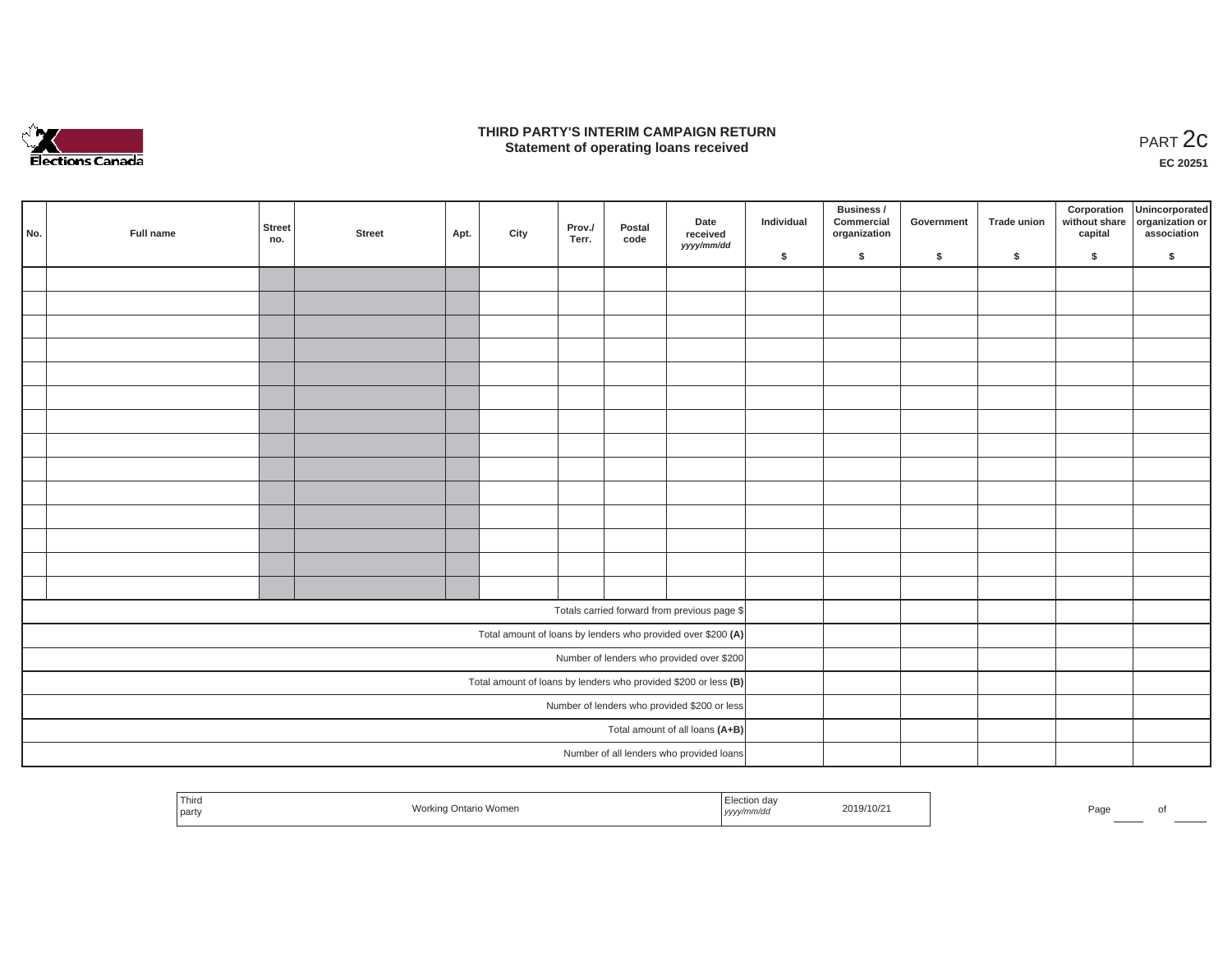

## **THIRD PARTY'S INTERIM CAMPAIGN RETURN SUMMARY STATE SUMMARY OF A SUMMARY OF A SUMMARY OF A SUMMARY OF A SUMMARY OF A SUMMARY OF A SUMMARY OF A SUMMA**<br> **Summary of inflows**

| No.   | Type of contributor / lender                 | <b>Monetary</b><br>contributions<br>(Part 2a)<br>Ŝ. | Non-monetary<br>contributions<br>(Part 2b)<br>\$ | Loans<br>(Part 2c)<br>\$ | <b>Total</b><br>s. | Number of<br>contributors and<br>lenders |
|-------|----------------------------------------------|-----------------------------------------------------|--------------------------------------------------|--------------------------|--------------------|------------------------------------------|
|       | 1. Individuals                               |                                                     |                                                  |                          |                    |                                          |
|       | 2. Businesses / Commercial organizations     |                                                     |                                                  |                          |                    |                                          |
| 3.    | Governments                                  |                                                     |                                                  |                          |                    |                                          |
| 4.    | Trade unions                                 |                                                     |                                                  |                          | 500,000.00         |                                          |
| 5.    | Corporations without share capital           |                                                     |                                                  |                          |                    |                                          |
| 6.    | Unincorporated organizations or associations |                                                     |                                                  |                          |                    |                                          |
| 7.    | Total (items 1 to 6)                         |                                                     |                                                  |                          | 500,000.00         |                                          |
| Total |                                              |                                                     |                                                  |                          |                    |                                          |
|       | 8. Amount of third party's resources used    |                                                     |                                                  |                          |                    |                                          |
|       | 9. Grand total (items $7$ and $8$ )          |                                                     |                                                  |                          | 500,000.00         |                                          |

| Third<br>party | Working Ontario Women | --<br>Election day<br>$\sim$<br>yyyy/mm/da<br>,,,,,<br>. | 2019/10/21 |
|----------------|-----------------------|----------------------------------------------------------|------------|
|----------------|-----------------------|----------------------------------------------------------|------------|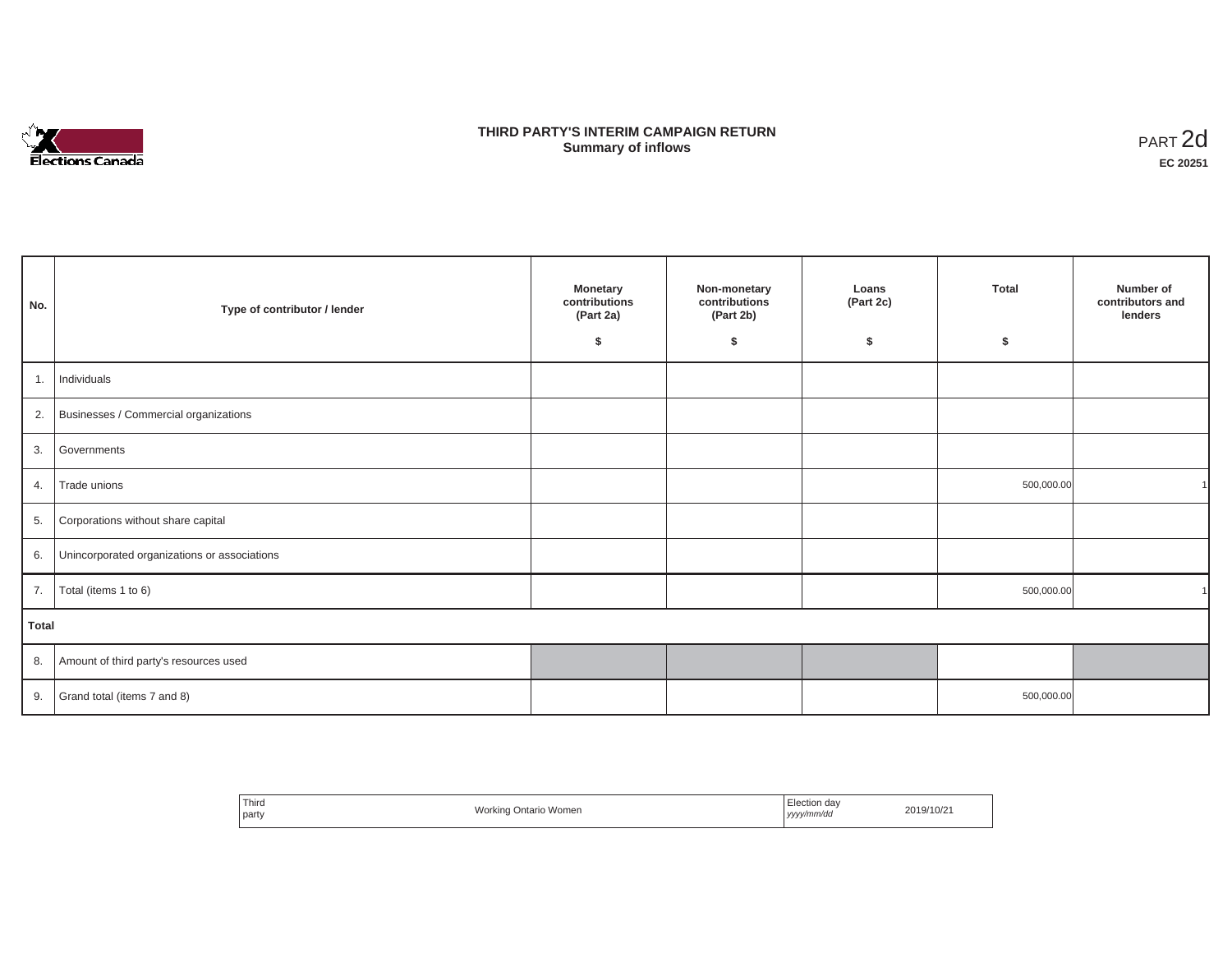

# **THIRD PARTY'S INTERIM CAMPAIGN RETURN Statement of expenses incurred for regulated activities that take place during the pre-election period**  *(Only applicable to a fixed-date general election)*

<code>PART $3$ a</code> **EC 20251**

For a list of expense types, expense categories and expense subcategories, refer to Annex II in the Instructions.

| No.                                          | Date<br>incurred<br>yyyy/mm/dd | <b>ED Code</b><br>(if applicable) | Supplier | <b>Expense type</b> | Expense<br>category | Expense<br>subcategory | <b>Starting date</b><br>of activity, $\begin{vmatrix} 1 & 1 \\ 0 & 0 \end{vmatrix}$ of activity,<br>or survey<br>yyyy/mm/dd | <b>Ending date</b><br>or survey<br>yyyy/mm/dd | Place of activity or<br>advertisement | <b>Expense amount</b><br>$\sqrt[6]{\frac{1}{2}}$ |
|----------------------------------------------|--------------------------------|-----------------------------------|----------|---------------------|---------------------|------------------------|-----------------------------------------------------------------------------------------------------------------------------|-----------------------------------------------|---------------------------------------|--------------------------------------------------|
|                                              |                                |                                   |          |                     |                     |                        |                                                                                                                             |                                               |                                       |                                                  |
|                                              |                                |                                   |          |                     |                     |                        |                                                                                                                             |                                               |                                       |                                                  |
|                                              |                                |                                   |          |                     |                     |                        |                                                                                                                             |                                               |                                       |                                                  |
|                                              |                                |                                   |          |                     |                     |                        |                                                                                                                             |                                               |                                       |                                                  |
|                                              |                                |                                   |          |                     |                     |                        |                                                                                                                             |                                               |                                       |                                                  |
|                                              |                                |                                   |          |                     |                     |                        |                                                                                                                             |                                               |                                       |                                                  |
|                                              |                                |                                   |          |                     |                     |                        |                                                                                                                             |                                               |                                       |                                                  |
|                                              |                                |                                   |          |                     |                     |                        |                                                                                                                             |                                               |                                       |                                                  |
|                                              |                                |                                   |          |                     |                     |                        |                                                                                                                             |                                               |                                       |                                                  |
|                                              |                                |                                   |          |                     |                     |                        |                                                                                                                             |                                               |                                       |                                                  |
|                                              |                                |                                   |          |                     |                     |                        |                                                                                                                             |                                               |                                       |                                                  |
|                                              |                                |                                   |          |                     |                     |                        |                                                                                                                             |                                               |                                       |                                                  |
|                                              |                                |                                   |          |                     |                     |                        |                                                                                                                             |                                               |                                       |                                                  |
|                                              |                                |                                   |          |                     |                     |                        |                                                                                                                             |                                               |                                       |                                                  |
|                                              |                                |                                   |          |                     |                     |                        |                                                                                                                             |                                               |                                       |                                                  |
|                                              |                                |                                   |          |                     |                     |                        |                                                                                                                             |                                               |                                       |                                                  |
|                                              |                                |                                   |          |                     |                     |                        |                                                                                                                             |                                               |                                       |                                                  |
| Totals carried forward from previous page \$ |                                |                                   |          |                     |                     |                        |                                                                                                                             |                                               |                                       |                                                  |
|                                              |                                |                                   |          |                     |                     |                        |                                                                                                                             |                                               | Total \$                              |                                                  |

| Third<br>tion dav:<br>2019/10/21<br>Worki.<br><b>Women</b><br>ੋ≏⊴ Ontario v√<br>.<br>l partv<br>$1$ yyyy $\prime$ | Page |  |
|-------------------------------------------------------------------------------------------------------------------|------|--|
|-------------------------------------------------------------------------------------------------------------------|------|--|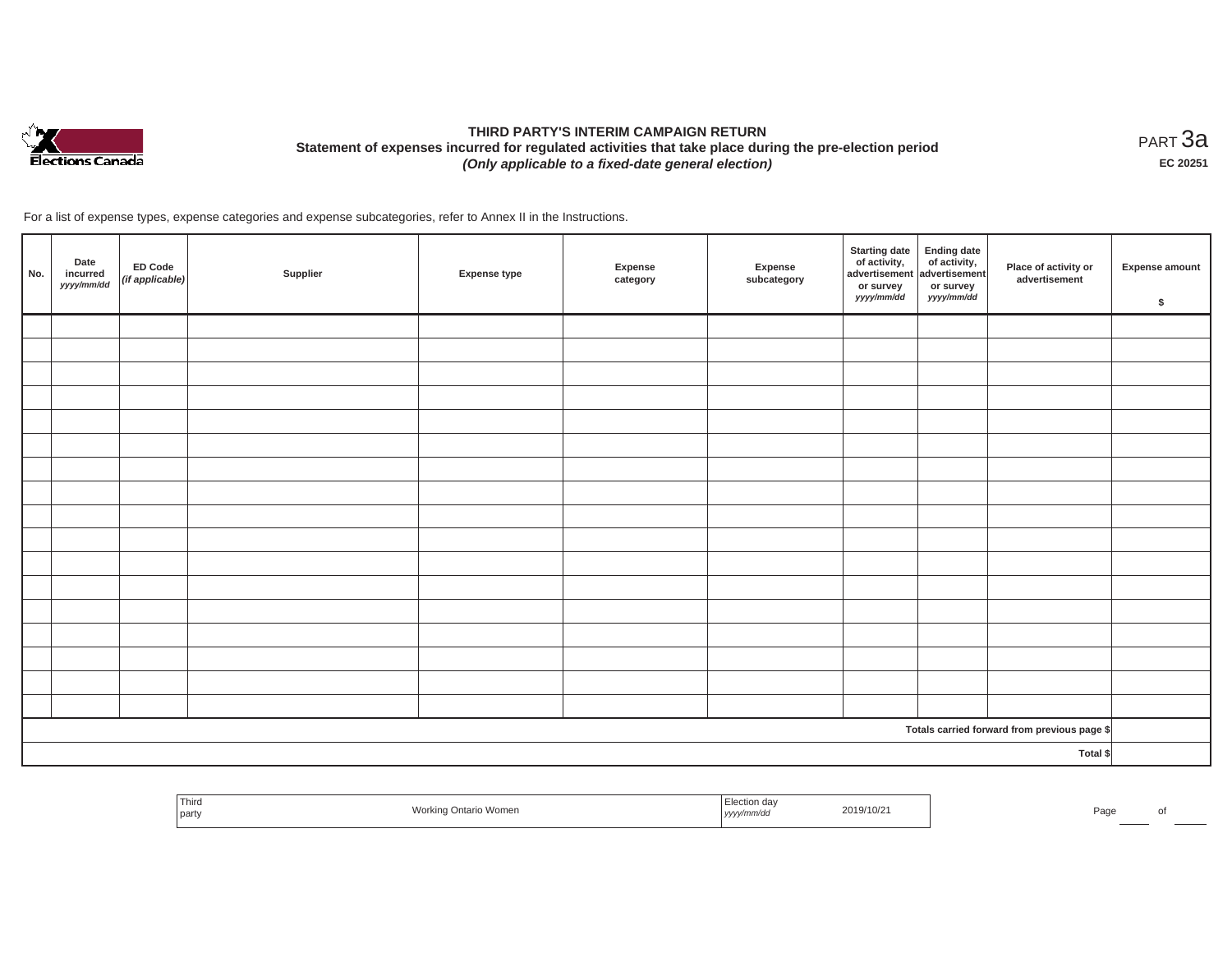

# **THIRD PARTY'S INTERIM CAMPAIGN RETURN Statement of expenses incurred for regulated activities that take place during the election period**<br>PART  $3\text{b}$

**EC 20251**

For a list of expense types, expense categories and expense subcategories, refer to Annex II in the Instructions.

| No.            | Date<br>incurred<br>yyyy/mm/dd | ED Code<br>(if applicable) | Supplier                   | <b>Expense type</b>        | Expense<br>category            | Expense<br>subcategory   | <b>Starting date</b><br>of activity,<br>advertisement<br>or survey<br>yyyy/mm/dd | <b>Ending date</b><br>of activity,<br>advertisement<br>or survey<br>yyyy/mm/dd | Place of activity or<br>advertisement        | <b>Expense amount</b><br>\$ |
|----------------|--------------------------------|----------------------------|----------------------------|----------------------------|--------------------------------|--------------------------|----------------------------------------------------------------------------------|--------------------------------------------------------------------------------|----------------------------------------------|-----------------------------|
|                | 2019/10/07                     |                            | Pollara Strategic Insights | Election survey expenses   | Election surveys               | Election surveys         | 2019/10/08                                                                       | Ongoing                                                                        | National                                     | 33,900.00                   |
| $\overline{2}$ | 2019/10/14                     |                            | Cathy Carroll              | Partisan activity expenses | Salary, wages, consulting fees | Other - voluntary labour | 2019/10/01                                                                       | Ongoing                                                                        | National                                     | 300.00                      |
|                |                                |                            |                            |                            |                                |                          |                                                                                  |                                                                                |                                              |                             |
|                |                                |                            |                            |                            |                                |                          |                                                                                  |                                                                                |                                              |                             |
|                |                                |                            |                            |                            |                                |                          |                                                                                  |                                                                                |                                              |                             |
|                |                                |                            |                            |                            |                                |                          |                                                                                  |                                                                                |                                              |                             |
|                |                                |                            |                            |                            |                                |                          |                                                                                  |                                                                                |                                              |                             |
|                |                                |                            |                            |                            |                                |                          |                                                                                  |                                                                                |                                              |                             |
|                |                                |                            |                            |                            |                                |                          |                                                                                  |                                                                                |                                              |                             |
|                |                                |                            |                            |                            |                                |                          |                                                                                  |                                                                                |                                              |                             |
|                |                                |                            |                            |                            |                                |                          |                                                                                  |                                                                                |                                              |                             |
|                |                                |                            |                            |                            |                                |                          |                                                                                  |                                                                                |                                              |                             |
|                |                                |                            |                            |                            |                                |                          |                                                                                  |                                                                                |                                              |                             |
|                |                                |                            |                            |                            |                                |                          |                                                                                  |                                                                                |                                              |                             |
|                |                                |                            |                            |                            |                                |                          |                                                                                  |                                                                                |                                              |                             |
|                |                                |                            |                            |                            |                                |                          |                                                                                  |                                                                                |                                              |                             |
|                |                                |                            |                            |                            |                                |                          |                                                                                  |                                                                                |                                              |                             |
|                |                                |                            |                            |                            |                                |                          |                                                                                  |                                                                                | Totals carried forward from previous page \$ |                             |
|                |                                |                            |                            |                            |                                |                          |                                                                                  |                                                                                | Total \$                                     | 34,200.00                   |

| Third<br><b>Worki</b><br>o Ontario Women<br>party | 2019/10/2<br>  yyyy/mm/dd | Page |
|---------------------------------------------------|---------------------------|------|
|---------------------------------------------------|---------------------------|------|